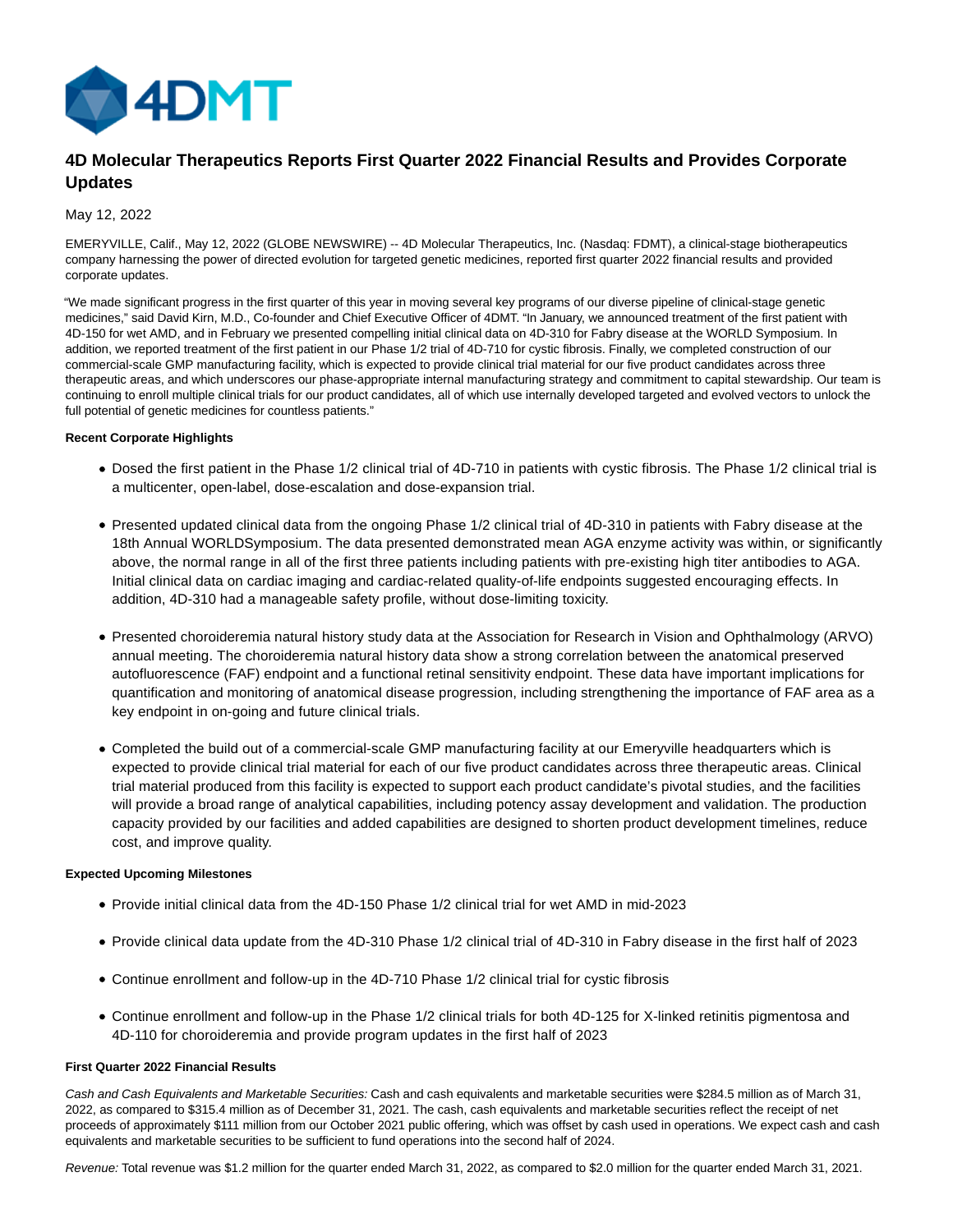R&D Expenses: Research and development expenses were \$19.4 million for the quarter ended March 31, 2022, as compared to \$12.8 million for the first quarter of 2021. This increase was primarily driven by the progression of our existing clinical trial expenses for 4D-310, 4D-125, 4D-110, 4D-150 and 4D-710 along with increased payroll and stock-based compensation expense.

G&A Expenses: General and administrative expenses were \$8.2 million for the quarter ended March 31, 2022, as compared to \$5.5 million for the first quarter of 2021. This increase was primarily due to increased payroll, stock-based compensation, insurance, and professional service expenses.

Net Loss: Net loss was \$26.3 million for the quarter ended March 31, 2022, compared to \$16.4 million for the first quarter of 2021.

#### **About 4DMT**

4DMT is a clinical-stage biotherapeutics company harnessing the power of directed evolution for targeted genetic medicines. 4DMT seeks to unlock the full potential of genetic medicines using its platform, Therapeutic Vector Evolution, which combines the power of directed evolution with approximately one billion synthetic capsid sequences to invent targeted and evolved vectors for use in our products. The company is initially focused on five clinical-stage products in three therapeutic areas for both rare and large market diseases: ophthalmology, cardiology (including Fabry disease) and pulmonology. The 4DMT targeted and evolved vectors are invented with the goal of being delivered at relatively low doses through clinically routine, well-tolerated and minimally invasive routes of administration, transducing diseased cells in target tissues efficiently, having reduced immunogenicity and, where relevant, having resistance to pre-existing antibodies. The five 4DMT product candidates in clinical development are: 4D-310 for Fabry disease, 4D-150 for wet AMD, 4D-125 for XLRP, 4D-110 for choroideremia and 4D-710 for cystic fibrosis.

4D-310, 4D-150, 4D-125, 4D-110 and 4D-710 are in clinical trials and have not yet been approved for marketing by the US FDA or any other regulatory authority. No representation is made as to the safety or effectiveness of 4D-310, 4D-150, 4D-125, 4D-110 or 4D-710 for the therapeutic use for which they are being studied. 4D Molecular Therapeutics™, 4DMT™, Therapeutic Vector Evolution™, and the 4DMT logo are trademarks of 4DMT.

#### **Forward-Looking Statements**

This press release contains forward-looking statements within the meaning of the Private Securities Litigation Reform Act of 1995, as amended, including, without limitation, implied and express statements regarding plans and timelines for the clinical development of 4D-310, 4D-125, 4D-110, 4D-150 and 4D-710, including the therapeutic potential and clinical benefits thereof; whether the expansion of 4D Molecular Therapeutics' manufacturing facilities will support commercial-scale production and expand our analytical development capabilities; the potential results or success of the first patient dosing in 4D Molecular Therapeutics' 4D-710 Phase 1/2 clinical trial; the implications of clinical data for 4D-310's Phase 1/2 clinical trial; the ability to continue to enroll 4D Molecular Therapeutics' ongoing clinical trials; the implications for quantification and monitoring of anatomical disease progression in future clinical trials based on choroideremia data; expectations on how long our cash and cash equivalents can fund operations; and 4D Molecular Therapeutics' strategy, business plans and focus. The words "may," "might," "will," "could," "would," "should," "expect," "plan," "anticipate," "intend," "believe," "expect," "estimate," "seek," "predict," "future," "project," "potential," "continue," "target" and similar words or expressions are intended to identify forward-looking statements, although not all forward-looking statements contain these identifying words. Any forward-looking statements in this press release are based on management's current expectations and beliefs and are subject to a number of risks, uncertainties and important factors that may cause actual events or results to differ materially from those expressed or implied by any forward-looking statements contained in this press release, including, without limitation, risks associated with: the impact of COVID-19 on countries or regions in which we have operations or do business, as well as on the timing and anticipated results of our clinical trials, strategy and future operations; the delay of any current or planned clinical trials for the development of 4D Molecular Therapeutics' drug candidates, the risk that the results of our clinical trials may not be predictive of future results in connection with future clinical trials; 4D Molecular Therapeutics' ability to successfully demonstrate the safety and efficacy of its drug candidates; the timing and outcome of our planned interactions with regulatory authorities; and obtaining, maintaining and protecting our intellectual property. These and other risks and uncertainties are described in greater detail in the section entitled "Risk Factors" in 4D Molecular Therapeutics' most recent Quarterly Report on Form 10-Q to be filed on or about the date hereof, as well as any subsequent filings with the Securities and Exchange Commission. In addition, any forward-looking statements represent 4D Molecular Therapeutics' views only as of today and should not be relied upon as representing its views as of any subsequent date. 4D Molecular Therapeutics explicitly disclaims any obligation to update any forward-looking statements. No representations or warranties (expressed or implied) are made about the accuracy of any such forward-looking statements.

#### **4D Molecular Therapeutics, Inc. Statements of Operations (Unaudited) (in thousands, except share and per share amounts)**

|                                       | Three Months Ended March 31, |    |           |  |  |
|---------------------------------------|------------------------------|----|-----------|--|--|
|                                       | 2022                         |    | 2021      |  |  |
| Revenue:                              |                              |    |           |  |  |
| Collaboration and license revenue     | 1,219                        | S. | 2,000     |  |  |
| Total revenue                         | 1,219                        |    | 2,000     |  |  |
| Operating expenses:                   |                              |    |           |  |  |
| Research and development              | 19,381                       |    | 12,769    |  |  |
| General and administrative            | 8,230                        |    | 5,543     |  |  |
| Total operating expenses              | 27,611                       |    | 18,312    |  |  |
| Loss from operations                  | (26, 392)                    |    | (16, 312) |  |  |
| Other income (expense):               | 54                           |    | (94)      |  |  |
| Net loss                              | (26, 338)                    |    | (16, 406) |  |  |
| Net loss per share, basic and diluted | (0.82)                       |    | (0.61)    |  |  |
| $\cdots$<br>$\mathbf{r}$<br>.         |                              |    |           |  |  |

Weighted-average shares outstanding used in computing net loss per share, basic and diluted 32,232,378 26,690,167